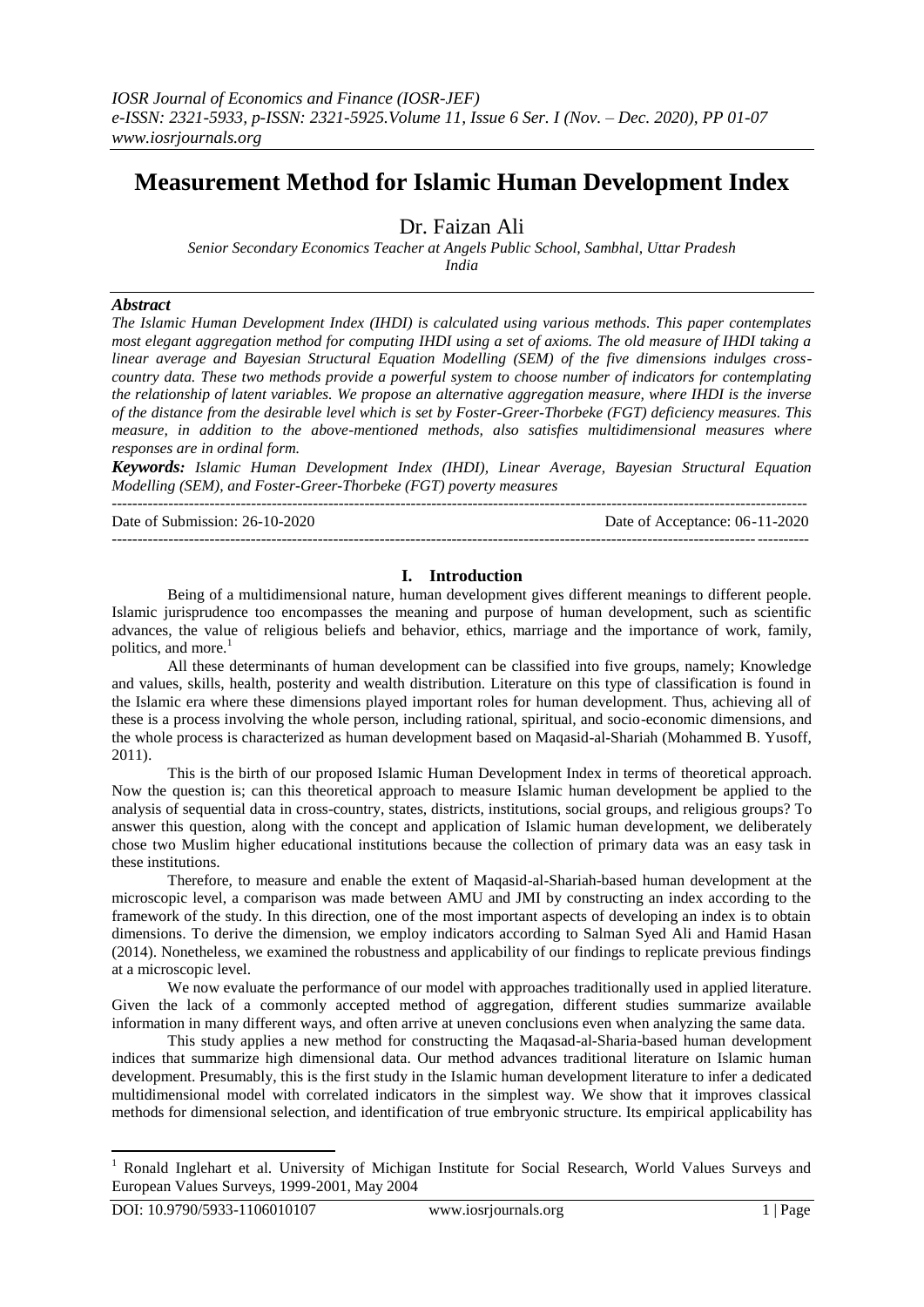been demonstrated by the present study. We infer the structure of Islamic human development index, and point out that this method succeeds in constructing explanatory indices.

#### **II. Model Specification**

On the empirical approach, it is necessary to specify the measurement instruments of the analysis. Observed data through measurement instruments are inspected and transformed into concise and explanatory genre for policies and further evaluation.

In this regard, taking indicators that are measurable for the five dimensions of human development, Anto (2011) worked in parallel with the United Nations Human Development Index (HDI) methodology in calculating IHDI. Therefore, he first normalized the data for each dimension and then, taking thier arithmetic average from the sum of all dimensions. This method is simple, easy to understand, and has been studied extensively. The current method of IHDI observed by Anto may be the most comprehensive method, but is not entirely consistent and sufficient to measure Islamic human development. Anto, M. H. (2011)

Consequently, M. Fevzi Esen (2015) had explored the covariance framework of human development conditions by two approaches Bayesian Factor Analysis and Bayesian Structural Equation Modeling (SEM). These two methods provide a powerful system for selecting the number of indicators to propose the relationship of latent variables. They select adjusted / reduced parameters including hyper-parameters for prior distributions and number of indicators. As a result, the first approach is about the collection of proxy variables and is using quantitative models to focus on data collection and the second approach is to measure latent concepts that responses are either continuous or ordinal. Thus Bayesian SEM allows prior information to be used in terms of the properties of an underlying distribution. Methodologically, the reduction of parameters is a serious concern of this model. Therefore this model may not be compatible with the dominant concept of Islamic human development.

The main concept of Islamic human development analysis is that, all indicators have their own importance, so we cannot omit any indicator due to the measuring instrument used. Typically many observable indicators have patterns similar to the multicollinearity. They may be the ordinal variable and the cardinal variable at the same time. This type of problem is both an opportunity and a challenge in many empirical applications. The main question is how to condense the available information into explanatory sets.

By following the technique of distance inversion from the Maqasid-al-Sharia model determined by the Foster-Greer-Thorbeke (FGT) reduction measure in this study, I present a simple equilibrium framework in the presence of aforementioned opportunities and challenges.

Therefore, we first manipulated the primary data. After the collection and editing of the primary data about the five dimensions, we classified it into related facts to make comparisons and highlight important information. We categorized the data according to pre-determined characteristics such as attendance at religious services, attending regular prayer, whether or not abortion is appropriate,  $etc<sup>2</sup>$ . On this information, we applied the Alkire and Foster (2007) methodology which was used by Salman Syed Ali and Hamid Hasan (2014) for unique measurement of IHDI. These measures are used as an appropriate alternative where survey responses are ordinal in nature.

We have explored 15 steps to calculate the Islamic Human Development Index through the FGT model which are the following:

Step-1: Choose units of analysis

Step-2: Choose dimensions (five)

Step-3: Choose attributes and their ranks for each dimension (here these were 27)

Step-4: To express *the distance of actual rank (answer of respondent) from the worst rank<sup>3</sup>* for an attribute of corresponding dimension for a unit of the study, by:

 $AD_{ii}$ 

Here,  $i$  for a unit of the study and  $j$  for an attribute.

Step-5: To get *'Total Distance from the worst'* by taking total of *"AD<sub>ii</sub>"* in all attributes of corresponding dimension (row-wise) assuming equal weights for each unit of the study:

$$
AD_{i145} + AD_{i146} + AD_{i147} + AD_{i148} = cF_i
$$
  
\n
$$
AD_{i155} + AD_{i177} + AD_{i179} + AD_{i180} + AD_{i183} + AD_{i184} + AD_{i185} + AD_{i188} + AD_{i189} = cL_i
$$
  
\n
$$
AD_{i172} + AD_{i175} + AD_{i182} + AD_{i248} = cI_i
$$
  
\n
$$
AD_{i203} + AD_{i203A} + AD_{i204} + AD_{i205} + AD_{i206} + AD_{i209} = cPOS_i
$$
  
\n
$$
AD_{i59} + AD_{i171} + AD_{i181} + AD_{i239} = cPRO_i
$$

<sup>2</sup> *Ibn Ashur Treatise on Maqasid-al-Shariah (2006)*

<sup>&</sup>lt;sup>3</sup>Its worst rank is set by on prior information, see e.g. Salman Syed Ali and Hamid Hasan (2014)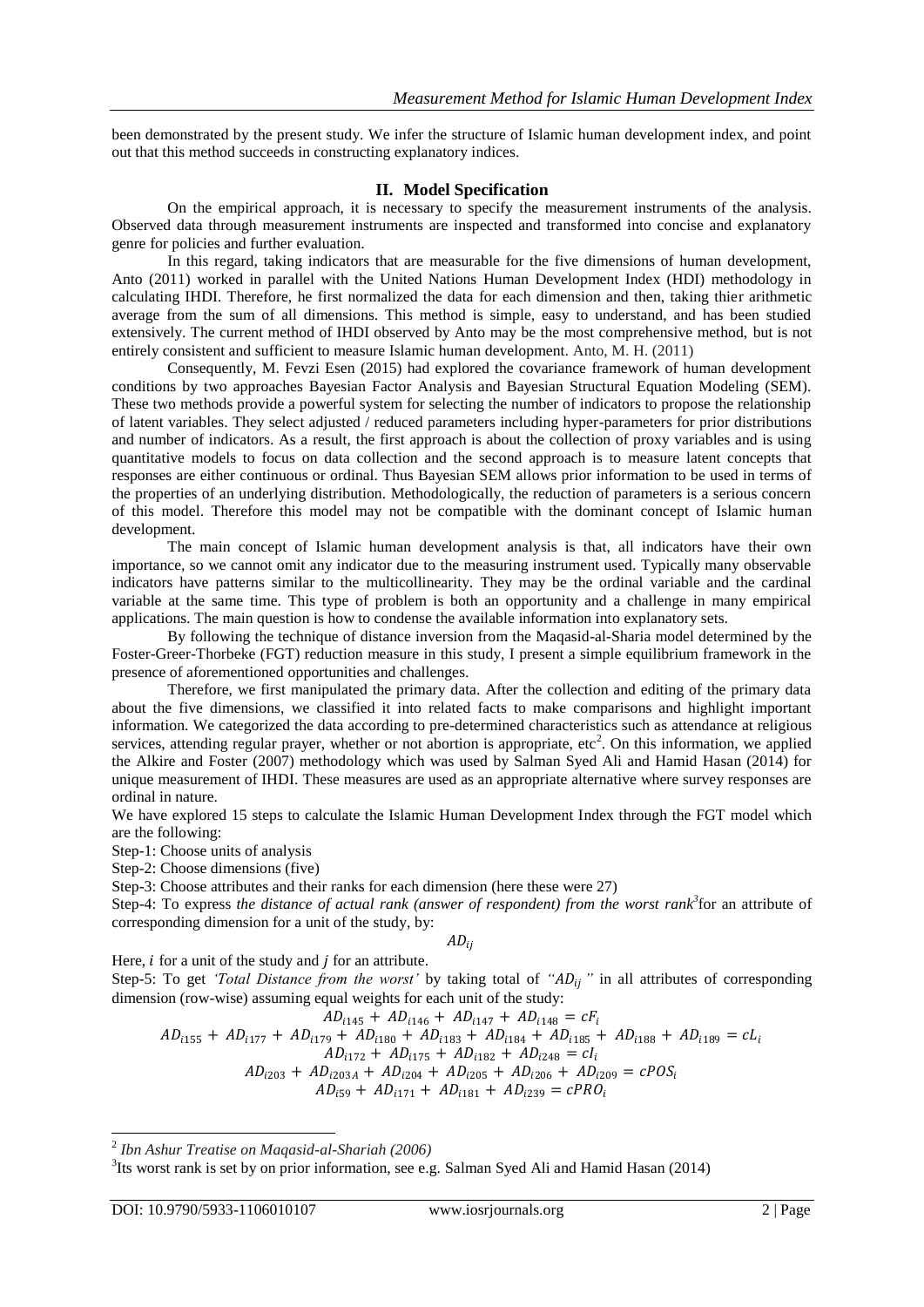Step-6: For setting first cut-off deficiency line, calculate mode value of "AD<sub>ii</sub>" for an attribute of corresponding dimension (column-wise), symbolically;

 $S4_{ij}$ 

Step-7: Site the first cut-off of deficiency line by taking total of above for all attributes of corresponding dimension (row-wise), symbolically;<sup>4</sup>

$$
S4_{i145} + S4_{i146} + S4_{i147} + S4_{i148} = DCPF_i
$$
  
\n
$$
S4_{i155} + S4_{i177} + S4_{i179} + S4_{i180} + S4_{i183} + S4_{i184} + S4_{i185} + S4_{i188} + S4_{i189} = DCPL_i
$$
  
\n
$$
S4_{i172} + S4_{i175} + S4_{i182} + S4_{i248} = DCPI_i
$$
  
\n
$$
S4_{i203} + S4_{i203A} + S4_{i204} + S4_{i205} + S4_{i206} + S4_{i209} = DCPPOS_i
$$
  
\n
$$
S4_{i59} + S4_{i171} + S4_{i181} + S4_{i239} = DCPPRO_i
$$

Step-8: Following the first cut-off of deficiency line, we compute *deprivation score*  $C_{ij}$  of every unit of study in each dimension separately;

$$
C_{ij} = DCPF - cF_i
$$
  
\n
$$
C_{ij} = DCPL - cL_i
$$
  
\n
$$
C_{ij} = DCPI - cI_i
$$
  
\n
$$
C_{ij} = DCPPOS - cPOS_i
$$
  
\n
$$
C_{ij} = DCPPRO - cPRO_i
$$

Here,  *is for a dimension.* 

Then we count the number of units of study those falling below from the first cutoff *in each dimension*  following the conditions of:

If  $C_{ij} > 0$ , units of study is considered in deprive set

If  $C_{ij} \leq 0$ , units of study is not considered in deprive set

Step-9: To calculate the sum of *deprivation score*  $\sum_{i=1}^{q} C_i$  which is obtained by adding, total deprivation score for all deprived units of study of *a dimension* (those deprived according to first cut-off deficiency line) for all dimensions (column-wise).

Step-10: Following the above steps we go for second cut-off to obtain number of *finally* deprived units of study and separated all non-deprived data by subtracting the total of "*AD<sub>ij</sub>*" from first cut-off and then add these all values for all dimensions assuming equal weights for every unit of study (row-wise) with the condition of:

If  $c \leq 0$  for a unit of study, he/she is *not* considered in the set of deprived.

If  $c > 0$  with the condition of *minimum three sets of brackets have value* of or a units of study, he/she is considered in the set of deprived, symbolically;

$$
c_i = (DCPF - cF_i) + (DCPL - cL_i) + (DCPI - cI_i) + (DCPPOS - cPOS_i) + (DCPPRO - cPRO_i)
$$
  
Or

$$
c_i = C1_i + C2_i + C3_i + C4_i + C5_i
$$

Step-11: Applied second deficiency line to number of dimensions to check how many units of study are *finally* deprived (q)and calculated *final* sum of deprivation score( $\sum_1^q c_j$ ) which is obtained by adding, total deprivation score for all *finally* deprived units of study (q) of *all dimensions* (column-wise).<sup>5</sup> Step-12: To calculate the headcount index:

$$
H=\frac{q}{n}
$$

Here, *q* is the number of multi-dimensionally deprived units of study, and *n* is the total sample size. Step-13: To calculate the intensity index (A) by dividing *final* sum of deprivation score from the number of total *finally* deprived units of study.

$$
A = \frac{\sum_1^q c}{q}
$$

Step-14: Calculated the adjusted headcount index (Mo) which shows a multidimensional deficiency in the index and which is observed by multiplying headcount index and average deficiency gap.

 $Mo = H.A$ 

<sup>5</sup> Those deprived according to second cut-off deficiency line not first.

<sup>&</sup>lt;sup>4</sup> HereDCPF<sub>i</sub>, DCPL<sub>i</sub>, DCPI<sub>i</sub>, DCPPOS<sub>i</sub> and DCPPRO<sub>i</sub> have constant values for every unit of study and numeric subscripts of  $AD_i$  and  $S4_i$  denote question number in WVS 2010-12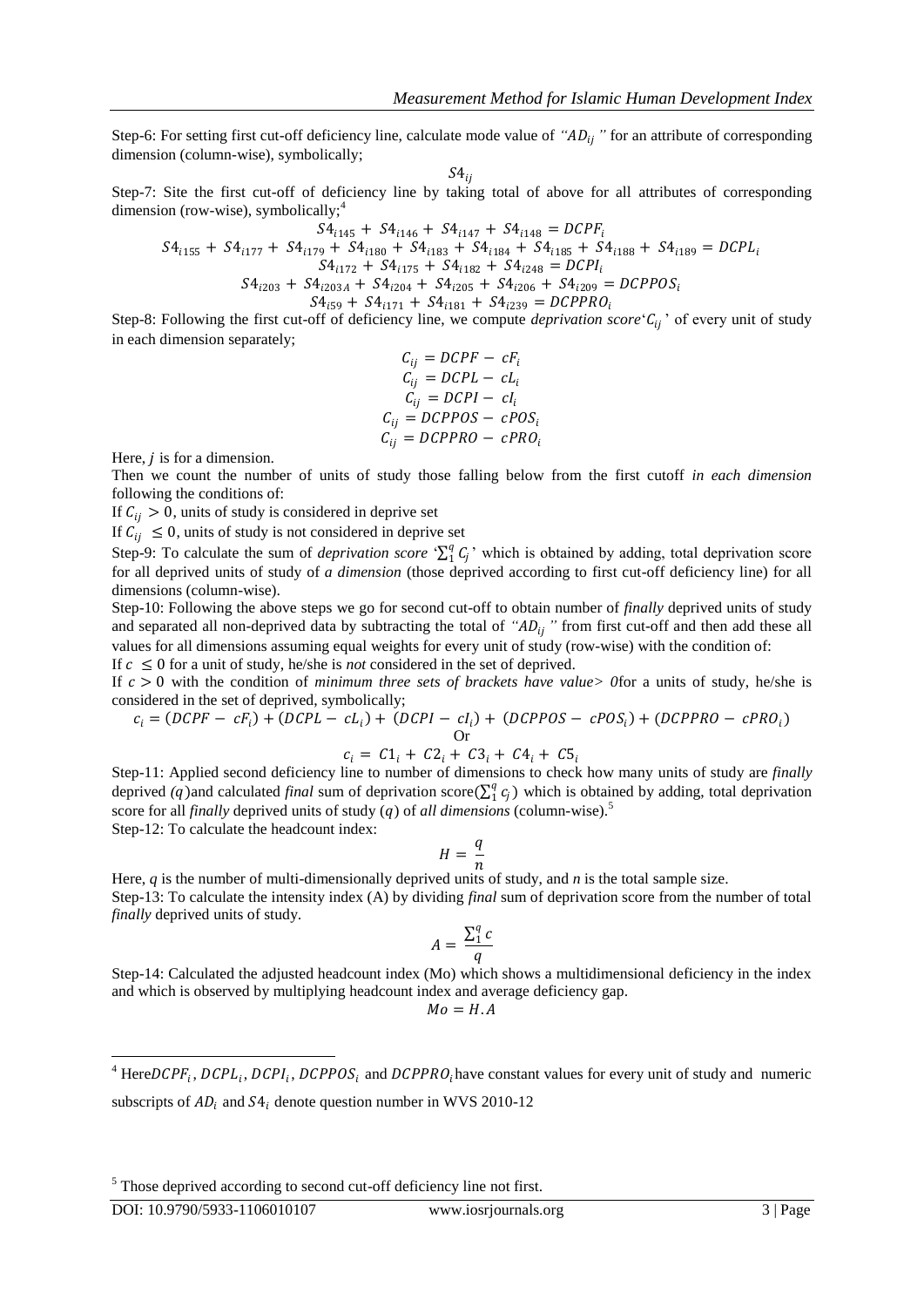Here, Mo presents the proportion of units of study/respondents who reported deprivation in three or more dimensions. Thus, each index captures a certain amount of the overall variance of the attributes within the entity on the one hand and between the entities on the other at the same time.

Step-15: Getting sum of deprivation score  $(\sum_1^q C_j)$  for all deprived units of study of a *dimension* for all dimensions separately by following step 8 and 9, we calculated the contribution of dimension *j* to multidimensional deficiency in overall shortfall:

$$
Contribution_j = \frac{\sum_1^q C_j/n}{Mo}
$$

All of these indices are formulated using FGT deficiency measures to meet a number of meaningful and necessary policy implications. Furthermore, it allows researchers to examine relationships that are not directly measured by collapsing a large number of assumption-based attributes in some underlying indices.

#### **III. Results**

Based on all attributes of the respective dimensions, three indices have been prepared following the FGT method separately for AMU and JMI. The values of the indices were not the same due to the values of the attributes of the dimensions differed to each other. In addition, these composite indices were normalized in terms of distance from desirable levels in Islamic human development and determined the desired range and the forbidden range  $(0, 1)$  for each index.<sup>6</sup>

Therefore, by following the method we used the first cut-off deficiency line to measure the amount of deprivation scores  $(\sum_1^q C_j)$  which is obtained by adding the total deprivation score for all disadvantaged students of one dimension (disadvantaged according to the first cut-off deficiency line) to all dimensions in both institutions.

Additionally, to find out the total number of disadvantaged students in an institution, the analysis turned into a broader assumption. Because if it was assumed that the above procedure was appropriate for measuring the total disadvantaged students in the institute, then all the selected students would have become deprived. It would have been narrow minded approach. Thus, a flexible assumption has been applied that if a student is deprived of three or more dimensions, he or she will be considered among the disadvantaged students otherwise no. The rationale behind this is that if a student is disadvantaged in half of the total dimensions, then there are few opportunities for him to rise above the minimum threshold and become part of the nondisadvantaged students.

Following this situation, we computed *"q"*, which is the number of students who are deprived of multidimensionally. It was about 166 out of 200 students for JMI while it was about 152 out of 200 for AMU. Thus, in total, only 14 students were additionally disadvantaged in JMI compared to AMU. In a more precise and condensed form, we can add this information in the direction of the headcount index *(H)* which is 83 percent for the JMI and 76 percent for the AMU indicating the incidence of deficiency in the sense of distance from a desirable level.

This means that 83 percent of the JMI population sample is disadvantaged in three or more dimensions. On the other side of the study, AMU has little difference from JMI in terms of headcount index *(H)*. Since it covers a distance of 76 percent from the desirable level or in other words, we can say that 76 percent of the sample students at Aligarh Muslim University reported a decrease in three or more dimensions and 24 percent of the students in its sample population secured beneficial arrangements in two or more dimensions.

After successful compilation of the headcount index, the next objective is to estimate the sample's average deprivation at both institutions. To calculate this, first, we measured the final sum of deprivation scores " $\sum_1^q c$ ", to achieve this score we added the total deprivation score in all dimensions to all disadvantaged students (q) in both institutions separately. For JMI it was ' $\sum_1^q c_{jM1} = 2913$ ' and for AMU it was ' $\sum_1^q c_{AMU} = 2559$ ' respectively. Secondly, based on this information, we constructed the deficiency intensity index *(A)* which shows the intensity of deficiency as the average depletion.

This is, in fact, the ratio of total individual deprivation scores  $\sum_{i=1}^{q} c$  to total disadvantaged students 'q' in an institution which is 17.54 percent for JMI and 16.83 percent for AMU. This means that the average

 $6$  Here, the desired level and forbidding level  $(0, 1)$ , describes the maximum level of Islamic human development. Here '0' represents the maximum desired level because if all indexes; namely, 'A,' 'H' and 'Wo' are '0', then it means there is no deficiency, and no one is deprived in the overall multidimensional index. This means the deprivation score for all students in all dimensions; namely, C, c (which is calculated by first and second cut-off deficiency line), is also '0'. If the deprivation score is '0', then the respective dimension has no contribution for keeping students of respective institute deprived in the overall multi-dimensional deprivation index.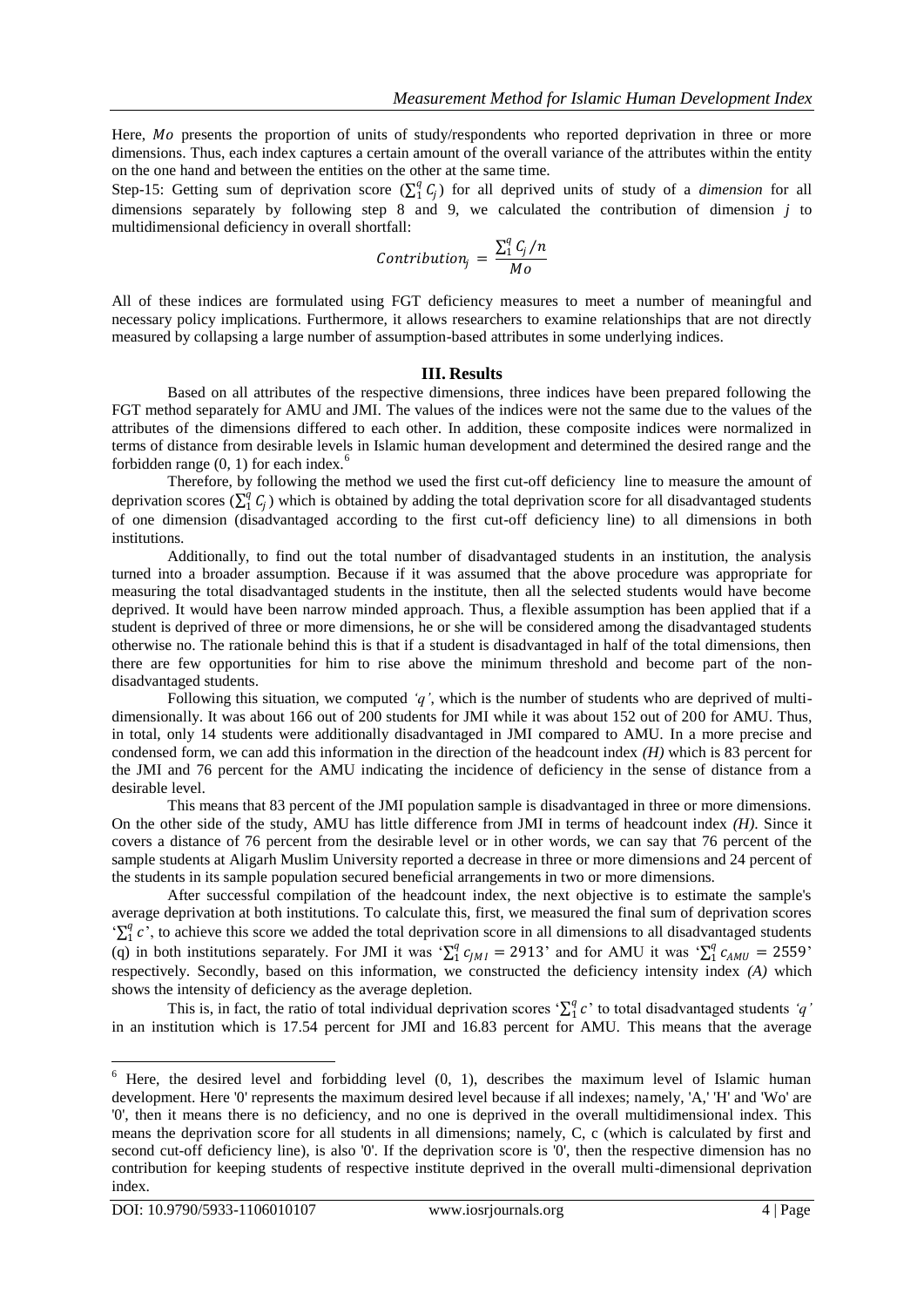disadvantaged students for Jamia Millia Islamia is 17.54 percent deprived of dimensions, whereas for Aligarh Muslim University, the situation is slightly different, and they were 16.83 percent deprived of dimensions. The next objective was to calculate the adjusted multi-dimensional deprivation index for the selected sample of both institutions.

The "Mo" which represents a multidimensional deficiency, has been calculated by multiplying the headcount index (H) and the average deficiency gap (A). The adjusted deprivation index represents the proportion of students who reported a deficiency in three or more dimensions. Surprisingly, it is around 14.56 percent for JMI and 12.79 percent for AMU. As we observed, the average deficiency gap in percentage form is lower than that of the incidence of deficiency, indicating an overall fall from the desirable level.

However, one thing to note here is that there is a small difference between the scores in the two institutions. It should never be taken that the overall depletion calculated using the multi-dimensional deprivation index, intensity index and adjusted deprivation index is useless by any standard. We used this information to calculate the contribution of a dimension '*j'* to multidimensional deficiency. By following the first cut-off of the reduction line, we calculated the deprivation score ' $C_j$ ' of every student in each dimension separately.

Then in each dimension the number of students falling below the first cut-off deficiency line is counted, if the condition of  $C_{ij} > 0$ , is successful, the students are considered in the disadvantaged set of students.

By following this procedure we calculated the sum of the deprivation score sum ' $\sum_{i=1}^{q} C_i$ ' which is obtained by adding the total deprivation score for all disadvantaged students (those deprived according to first cut-off deficiency line and not of the second cut-off) in all dimensions at both institutions separately, then divided it by the total number of samples and the adjusted deprivation index.

| Dimensions | $\neg q$<br>$U_{jM1j}$ | $q_{IMI}$ | $\nabla^q$ $\sim$<br>$\frac{1}{\sqrt{M}}$ $\frac{1}{M}$ /n<br>Mo <sub>IMI</sub> | $\neg q$<br>$L_{AMU}$ | $q_{AMU}$ | $\nabla^q$ $\Gamma$<br>$\sum_{1}^{q} C_{AMUj}/n$<br>$Mo_{AMU}$ |
|------------|------------------------|-----------|---------------------------------------------------------------------------------|-----------------------|-----------|----------------------------------------------------------------|
| Faith      | 1373                   | 200       | 0.47                                                                            | 162                   | 98        | 0.06                                                           |
| Life       | 406                    | 96        | 0.13                                                                            | 350                   | 84        | 0.13                                                           |
| Intellect  | 204                    | 88        | 0.07                                                                            | 250                   | 100       | 0.09                                                           |
| Posterity  | 823                    | 109       | 0.28                                                                            | 1841                  | 178       | 0.71                                                           |
| Property   | 450                    | 181       | 0.15                                                                            | 476                   | 186       | 0.18                                                           |

**Contribution of Dimension** *j* **to Multidimensional Deficiency**

Source: Field Study (2019)

It shows that how much a particular dimension is below in the sense of a minimum desired level, and how much it is contributing for keeping units of study for a particular institute deprived in the overall multidimensional deprivation index in ratio.

## **IV. Conclusion**

This paper evaluated FGT deficiency measures across dimensions for measuring Islamic human development index through a set of 15 intuitive axiomatic properties. Shortfall headcount index (H) point outs the incidence of deficiency in the sense of distance from a desirable level in Maqasid-al-Shariah. The shortfall intensity index (A), in addition to this, exercises about degree of under-privileging of an average deprived unit of analysis (here it is student) in all dimensions. The shortfall headcount adjusted index  $(M_0)$  shows the contribution of each dimension in overall IHDI shortfall.

In addition, our proposed cut-off deficiency lines can be used in various contexts. Under such an interpretation, Likert scaling and the corresponding discussion with the first cut-off deficiency line are the raw positions. The second cut-off deficiency line is an improvement over the first, but it will still remain with the 'Mode Average Method' condition. Therefore, here we also suggest that applying the second cut-off produces a censored deprivation matrix. Of course, we are aware that the implementation of censor data with a minimum of three sets of  $c_i$  interchanged at different levels, it will give different measurement exercises, but nevertheless, it will improve our understanding.

#### **References**

- [1]. A Human development Report for Delhi (2006). Government of NCT of Delhi
- [2]. Alesina, A., & Rodrik, D. (1994). Distributive politics and economic growth. The quarterly journal of economics, 109(2), 465-490.
- [3]. Ali, F. (2019). A Theoretical Study of Maqasid-Al-Shariah and Neo-Classical Based Human Development. Scholars World International Refereed Journal of Arts, Science & Commerce, Volume-VII, Issue-I, pp. 63-68
- [4]. Ali, F. (2019). Measuring Islamic Human Development Index: A Comparative Study of Aligarh Muslim University and Jamia Millia Islamia, Unpublished Dissertation of School of Economics, the University of Hyderabad, Hyderabad.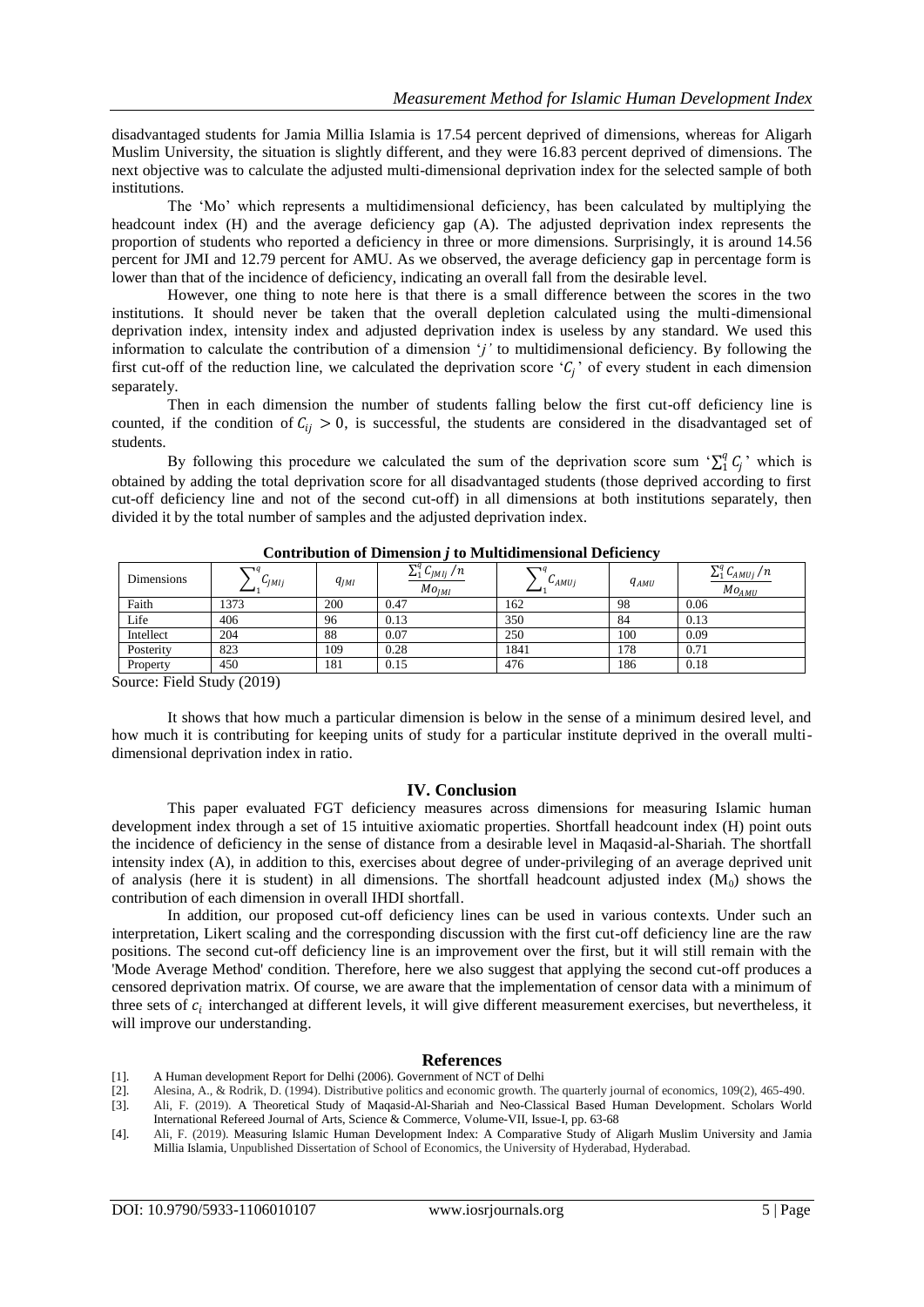- [5]. Ali, F. (2020). Measurement of Welfare in Educational Institutions: A Comparative Study of Aligarh Muslim University and Jamia Millia Islamia. Scholars World International Refereed Multidisciplinary Journal of Contemporary Research, Volume VIII, Issue I, pp. 163-170
- [6]. Ali, S. S., & Hasan, H. (2011). Towards a maqasid al-shariah based development index. Measurement, 95(7/8).
- [7]. Alkire, S. (2002). Dimensions of human development. World development, 30(2), 181-205.
- [8]. Alkire, S., & Foster, J. E. (2010). Designing the inequality-adjusted human development index. Alwazna, R. Y. (2016). Islamic Law: Its sources, interpretation and the translation of it into laws written in English. International Journal for the Semiotics of Law-Revue internationale de Sémiotique juridique, 29(2), 251-260.
- [9]. Anto, M. B. (2011). Introducing an Islamic human development index (I-HDI) to measure development in OIC countries. Islamic Economic Studies, 130(542), 1-54.
- [10]. Auda, J. (2008). Maqasid al-Shariah as philosophy of Islamic law: a systems approach. International Institute of Islamic Thought (IIIT).
- [11]. Auda, J. (2008). Maqasid al-Shariah: An introductory guide. Herndon: International Institute of Islamic Thought (IIIT).
- [12]. Aydin, N. (2017). Islamic vs conventional Human Development Index: empirical evidence from ten Muslim countries. International Journal of Social Economics, 44(12), 1562-1583.
- [13]. Bagolin, I., & Comim, F. (2008). Human Development Index (HDI) and its family of indexes: an evolving critical review. revista de Economia, 34(2), 7-28.
- [14]. Barro, R. J. (1999). Inequality, growth, and investment(No. w7038). National bureau of economic research.
- [15]. Brockopp, J. E. (2008). Islam and bioethics: Beyond abortion and euthanasia. Journal of Religious Ethics, 36(1), 3-12.
- [16]. Camp, S. L., & Speidel, J. J. (1987). The international human suffering index.<br>[17]. Chapra, M. U., Khan, S., & Al Shaikh-Ali, A. (2008). The Islamic vision of
- [17]. Chapra, M. U., Khan, S., & Al Shaikh-Ali, A. (2008). The Islamic vision of development in the light of maqasid al-Shariah (Vol. 15). Iiit.
- [18]. Chowdhury, O. H. (1991). Human development index: A critique. The Bangladesh Development Studies, 19(3), 125-127.
- [19]. Choerudin, A., Haryono, T., Cholil, M., & LECTURER, S. (2014). Job satisfaction as mediator in the relationship between work spirituality and performance: a case study of employee's sharia banking sector in Surakarta district, Indonesia. REQUEST FOR FEEDBACK & DISCLAIMER 76.
- [20]. Cooray, A. V. (2009). The role of education in economic growth. Available at SSRN 1520160.<br>[21]. Deepali Khanna, (2014). Unpublished Dissertation of Jamia Millia Islamia.
- Deepali Khanna, (2014). Unpublished Dissertation of Jamia Millia Islamia.
- [22]. Desai, M. (1991). Human development: concepts and measurement. European Economic Review, 35(2-3), 350-357.
- [23]. Deininger, K., & Olinto, P. (1999). Asset distribution, inequality, and growth. The World Bank.
- [24]. Esen, M. F. (2015). A Statistical framework on identification of maqasid al-shariah variables for socio-economic development index. Journal of Business Studies Quarterly, 7(1), 107.
- [25]. Fergany, N., Bennani, F., Elsadda, H., Jadaane, F., & Kubursi, A. (2002). Arab Human Development Report 2002. United Nations Development Programme, Arab Fund for Economic and Social Development, New York.
- [26]. Hanushek, E. A., & Woessmann, L. (2012). Do better schools lead to more growth? Cognitive skills, economic outcomes, and causation. Journal of economic growth, 17(4), 267-321.
- [27]. Hicks, D. A. (1997). The inequality-adjusted human development index: a constructive proposal. World development, 25(8), 1283- 1298.
- [28]. ibn Ashur, M. A. T. (2006). Ibn Ashur Treatise on Maqasid al-Shari'ah. The Other Press.<br>[29]. Iqbal, S. (2012). Indian Muslims and Higher Education: A Study of Select Universiti
- Iqbal, S. (2012). Indian Muslims and Higher Education: A Study of Select Universities in North and South India, Unpublished Dissertation of Dr. K.R.Narayanan Centre for Dalit and Minorities Studies Jamia Millia Islamia, New Delhi, p. 7.
- [30]. Kasri, R. A. (2016). Maqasid al-Shariah and performance of Zakah institutions. Kyoto Bulletin of Islamic Area Studies, 9(3), 19-41. [31]. Kaur, L. (2013). Human Development and Economic Growth: A Comparative Study of Punjab and Haryana, Unpublished
- Dissertation of Thapar University Patiala, p. 22.
- [32]. Kittilson, M. (2009). Research resources in comparative political behavior. In The Oxford handbook of political behavior. Oxford University Press.
- [33]. Kuznets, S. (1955). Economic growth and income inequality. The American economic review, 1-28.
- [34]. McGillivray, M. (1991). The human development index: yet another redundant composite development indicator?. World Development, 19(10), 1461-1468.
- 
- [35]. Miah, A. (2011). ETHICS ISSUES RAISED BY HUMAN ENHANCEMENT. I. ETHICS IN A GLOBAL WORLD, 167. [36]. Mishra, S., & Nathan, H. S. K. (2014). Measuring HDI-The Old, the New and the Elegant: Implications for multiding [36]. Mishra, S., & Nathan, H. S. K. (2014). Measuring HDI–The Old, the New and the Elegant: Implications for multidimensional development and social inclusiveness. Asia Research Centre, London School of Economics.
- [37]. Morris, M. D. (1979). Measuring the condition of the worlds poor: the physical quality of life index.
- [38]. Najiullah, S. (2011). Muslim Minorities and the National Commission for Minorities in India. Cambridge Scholars Publishing.
- [39]. Oded, G. (2011). Inequality, human capital formation, and the process of development. In Handbook of the Economics of Education (Vol. 4, pp. 441-493). Elsevier.
- [40]. Oladapo, I. A., & Ab Rahman, A. (2017). MAQASID SHARI "AH: THE DRIVE FOR AN INCLUSIVE HUMAN DEVELOPMENT POLICY. Jurnal Syariah, 24(2).
- [41]. Olofsson, J., & Wadensjö, E. (2012). Youth, education and labour market in the Nordic countries. Friedrich-Ebert-Stiftung, Internat. Dialogue.
- [42]. Ozturk, I. (2001). The role of education in economic development: a theoretical perspective.
- [43]. Palma, J. G. (2011). Homogeneous middles vs. heterogeneous tails, and the end of the "inverted-U": It's all about the share of the rich. Development and Change, 42(1), 87153.
- [44]. Panjwani, F. (2004). The" Islamic" in Islamic Education: Assessing the Discourse. Current Issues in Comparative Education, 7(1), 19-29.
- [45]. Persson, T., & Tabellini, G. (1994). Is inequality harmful for growth?. The American economic review, 600-621.
- [46]. Peters, R.S. (1967). What is an Educational Process?, Routledge & Kegan Paul Ltd, p. 1.
- [47]. Report on the System of Education in India (2006). Nordic Recognition Information Centres
- [48]. Sadr, S. M. (2011). Islam, humanity and human values. Ahlul Bayt World Assembly, 11.
- [49]. Salim, A. A. (2004). Opportunities for higher education: An enquiry into entry barriers. KRPLLD Discussion Paper). Thiruvananthapuram: CDS.
- [50]. Sagar, A. D., & Najam, A. (1998). The human development index: a critical review. Ecological economics, 25(3), 249-264.
- [51]. Sen, A. (1990). Development as capability expansion. The community development reader, 41-58.